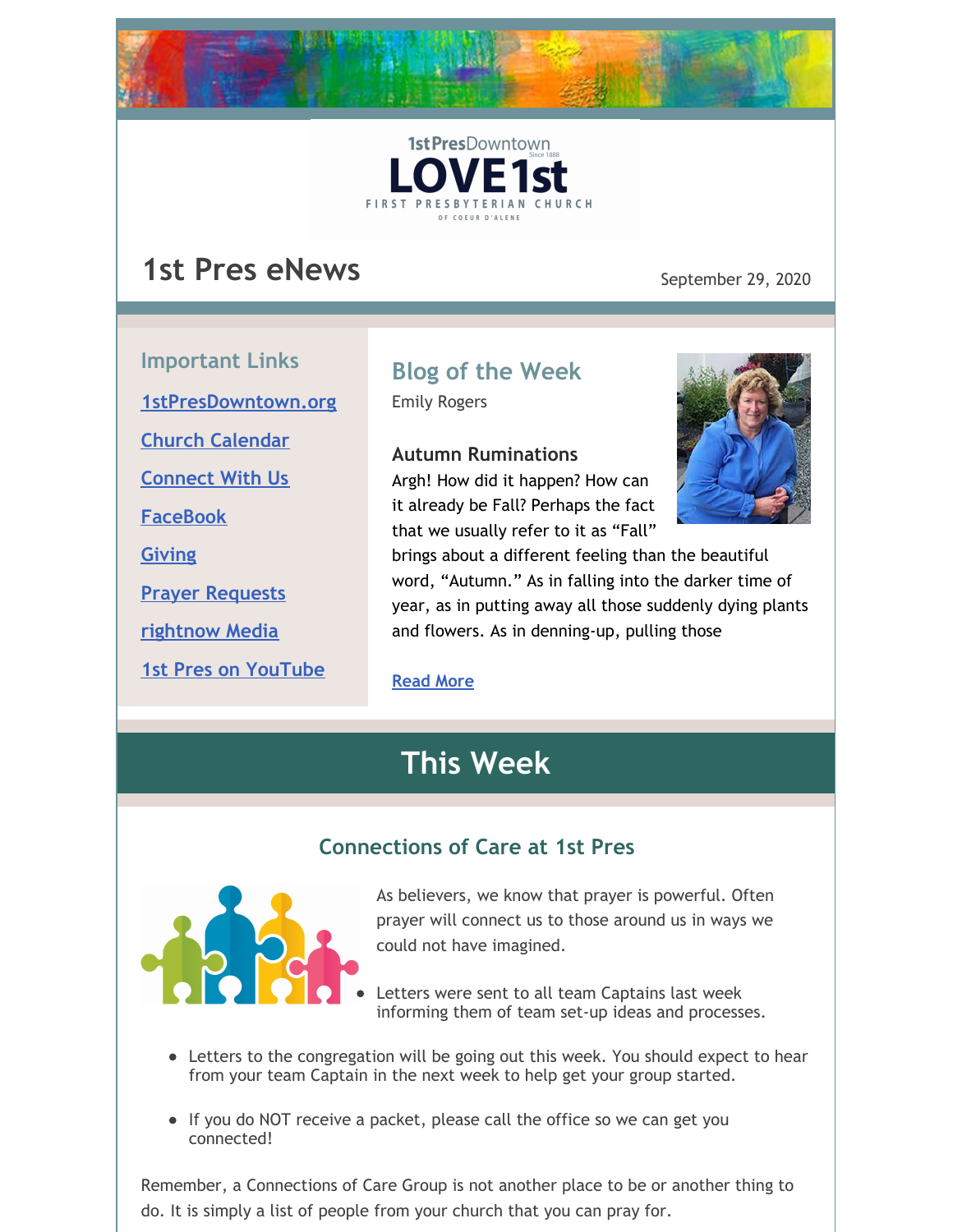

**~ Volunteers ~ Who Can Help?**

*Our Sunday School needs your help. We can't shift over to a classroom model until we have volunteers to help staff the classrooms.*

- **Preschool / Kindergarten**
- **1st grade through 5th grade**

**Prayer Team** : We are seeking a team to commit themselves to praying for our children and families on a regular basis.

Please email **Carley [Walker](mailto:carley@1stpresdowntown.org)** or call her at 208-215-5337. You can also sign-up here: **[Volunteer](https://docs.google.com/document/d/1KouiI7uvWPqtZYK3VD1tvbmyIikgW1VhLwfadk18UZk/edit) Sign-up**

# **WEALS ON WHEELS AMERICA**

Cathy South, 1st Pres member and Director of the Meals on Wheels program at Lake City Center, would like to thank Judy and Buzz Hays for becoming the latest Meals on Wheels drivers! Now that she has that position filled **she still needs substitute drivers to fill in as needed**.

Give Cathy a call and she will fill you in on all the details such as how often you might be called. This could be a buddy project!

Please contact Cathy South at Lake City Center at 208-667-4628 if you can help.

#### **~ Position Open ~ Sunday Nursery Care Attendant**

Do you know **ANYONE** who might be interested in a Sunday morning job?

We need to hire a Nursery attendant to watch over the little ones during the Sunday service.



#### **Sunday's Service** Watch again or for the 1st time!

Words that are true. Did you know that it's recorded that Jesus said 'Truly I say to you' 72 times? And in the Gospel of John, 'Truly, truly I say to you' was said 25 times? God's words can be trusted. If you tune into YouTube you'll hear the rest of the story ...it's worth your time!



For this week's children's message you'll need a few supplies before you listen in - a mirror, an erasable marker, an eraser, and of course, a Bible! You can find Carley's video on our YouTube channel. Be sure to tune in with your family for a special time of devotion together. **View [HERE](https://youtu.be/JEDAjBleWgI)**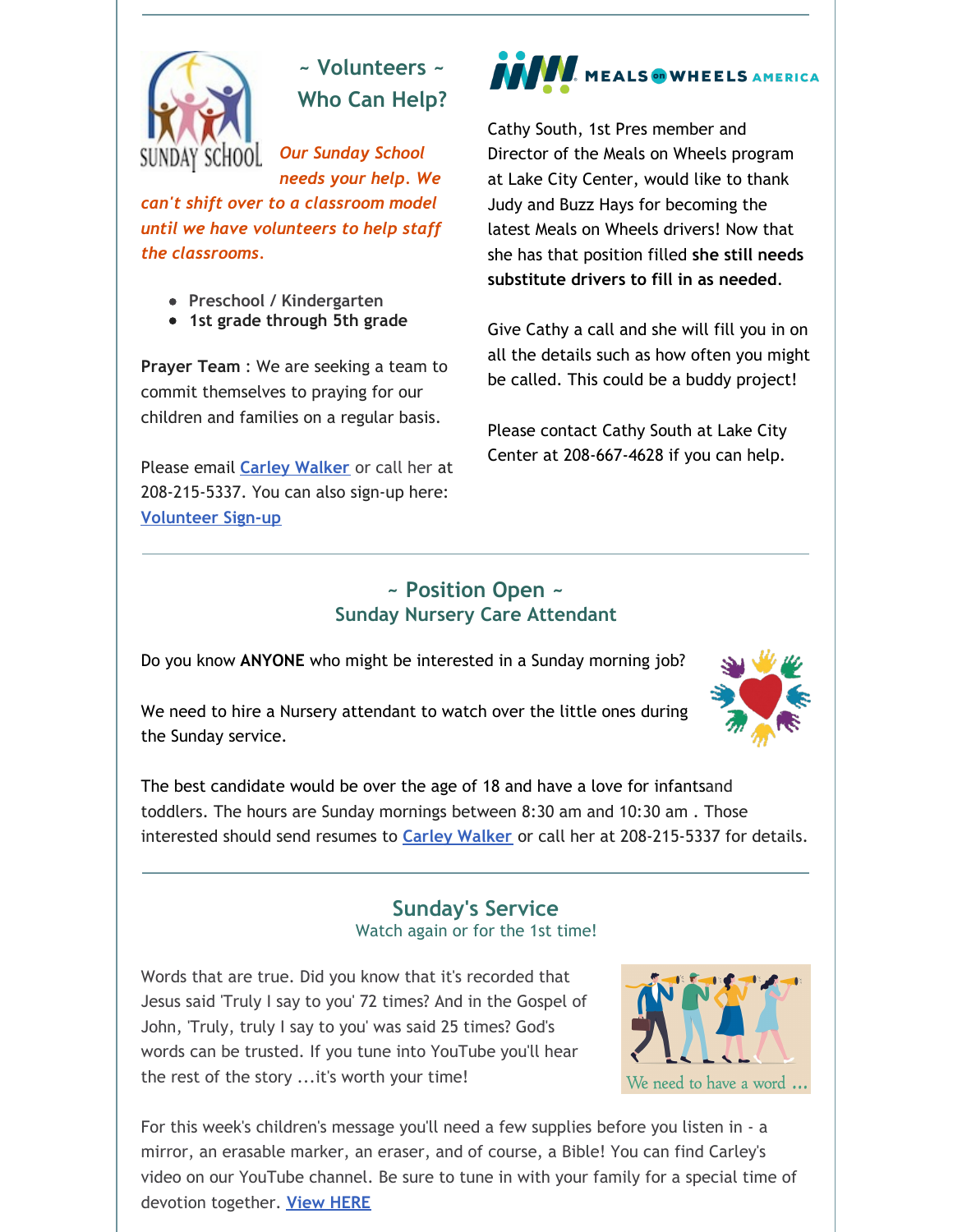As always, many thanks to the team that made broadcasting the service possible! **Watch this service or any of our past services on our [YouTube](http://r20.rs6.net/tn.jsp?f=001TAEhPUeQXKS9PqOcukkRsNWUgGUBHZ7_nsdteClYMruoiLz1t14TsRr7UTt-UexyP7z8jFaaIPKIpT969G_ZUIkYi5mYoaY3H9bWFO_7npHXgu-wj68OzdnwykJslgohuottq9rPNR3w65MF7RkVXiqP9csz0dJjjE9juxHUxnD7AALW2Znqj4jNvmwW1hgb&c=xj6uxv4Ure-jLmebrsiWHqZgofQxk1jiFOFxtq_GIS985IIRxfa2wg==&ch=yLb4idgMcf26VkL_Lc86HYFK_5hMVavweuM2KPPMNNX6Iob9yt8sLA==) Channel**

# **Church News**



### **Calling All Singers & Bell Ringers**

Join our choir in the sanctuary for safe,

socially-distanced rehearsals on Thursday [evenings](mailto:kent1stpres@gmail.com) at 7 pm. Contact Kent Kimball for details about Bell Choir rehearsals. Would you like to be a part of the Praise Team? Contact Ray [Weaver](mailto:rayweaver102@gmail.com).

**Choir rehearsals:** Thursdays at 7 pm

**Bell Choir rehearsals**: On hold for now

### **Visiting the Church Office**



### Our New Normal

Please call the office to schedule any appointments so we can make sure whomever you need to visit is available. 208.667.8446

# **Children & Family Ministry**



### **Hello First Pres Families!**

**IMPORTANT NOTE:** As you begin to come back to church you will find we have limited seating in the sanctuary. Because of this, we are inviting children to join us in the *Adventure Zone* before church begins. If you love having your kids sing with you in the sanctuary, you are more than welcome to make that choice for

your family. Simply bring them into the Adventure Zone during announcements. This is a temporary solution to our capacity issue while social distancing. Many have expressed a love of having their children present during the beginning of worship and we do not intend to change this in the long term.

**Adventure Kids Club REGISTRATION CLOSES TODAY (Tuesday, September 29)**

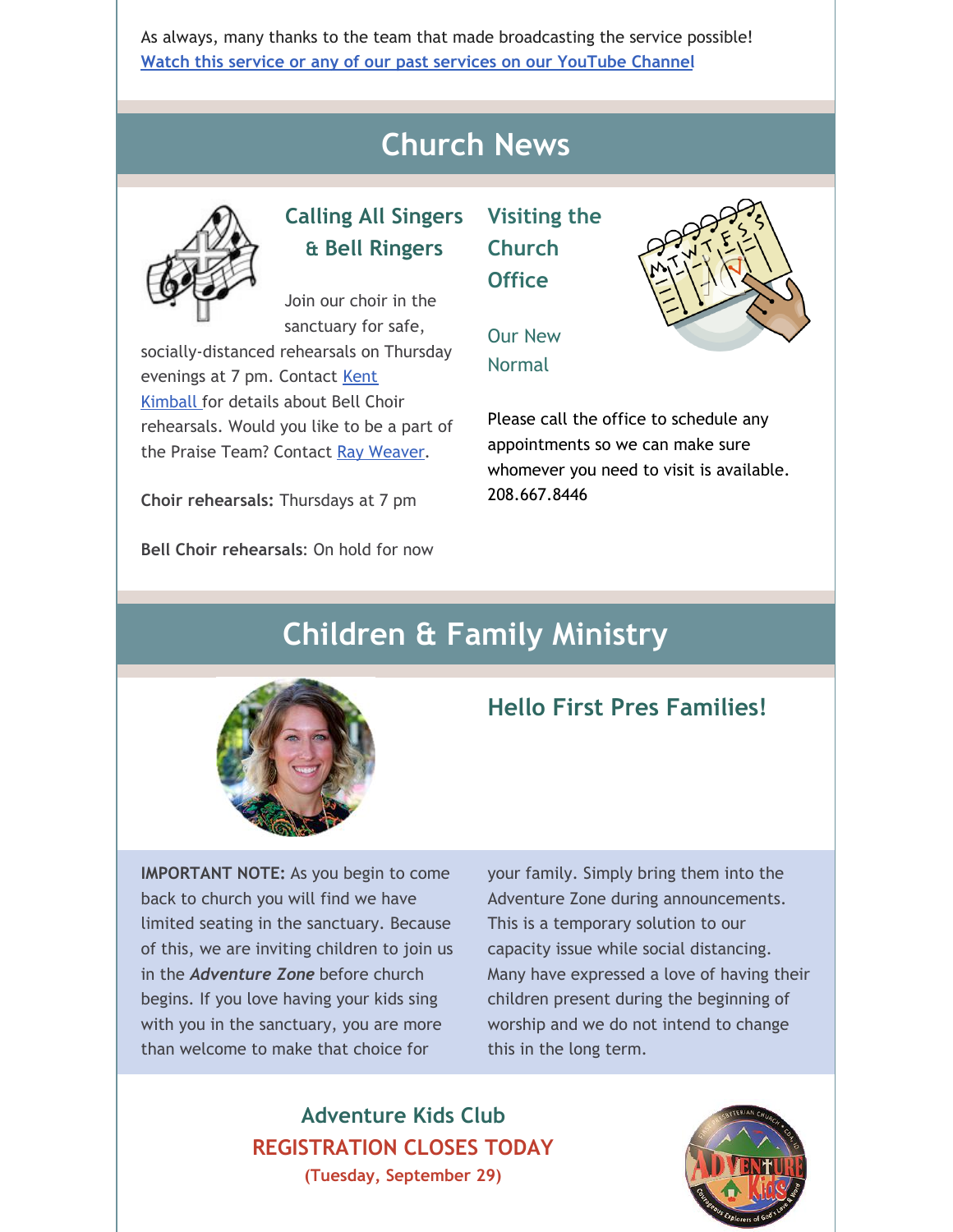We want to explore the idea of a Kids' Club with you. The idea is that the club would be every other Wednesday in conjunction with the middle and high school confirmation classes (kid-free evening anyone?!). The Club would be a social opportunity with faith formation, games, and a craft. The focus of our fall/winter session would be The Fruits of the Spirit. We would begin with seven sessions starting September 30th. We will have prizes and incentives along the way, including a big prize at the end for anyone with perfect attendance!

**Who**: Kindergarten through 5th Grade **Time** : 6 - 7:30 pm

**[Register](https://1stpres.churchcenter.com/registrations/events/539463) Here**

**Dates**:

Wednesday, Sept 30 Wednesday, Oct 14, 28 Wednesday, Nov 11, 25 Wednesday, Dec 9, 23

#### **Guidance**

- For safety, our group would need to be between 3 and 15 children
- We will operate within the same color zones as CDA School District, utilizing their guidelines.
- Masks required and a temperature check for all children before entering the building in accordance with the current color zone (this is subject to change as the District changes).
- We will heavily promote social distancing, but with the nature of children, we can not guarantee children will stay socially distanced.
- We will offer at-home activities and challenges for the subsequent Wednesday when we do not gather in person.

#### Register Here : **Adventure Kids Club [Registration](https://1stpres.churchcenter.com/registrations/events/539463)**



If you haven't seen the pleas for help yet ... we need **Sunday School** volunteers to help staff the classrooms. We'd like to get back to whatever normal means this year and part of that means getting the kids back in the classroom. The details are in the **THIS WEEK** section above.

#### **Sunday Morning Paid Position!**

Do you know anyone who might be interested in a job that only requires a few hours on Sunday mornings? Carley is



looking for a Nursery Care Attendant to help care for our little ones whilst their parents attend the service in the sanctuary. Details above in the **THIS WEEK** section or call Carley.

### **Weekly Children's Devotion**

Each week we will be providing a prerecorded devotional for children's time. We have created a playlist on YouTube so you can easily access the devotion to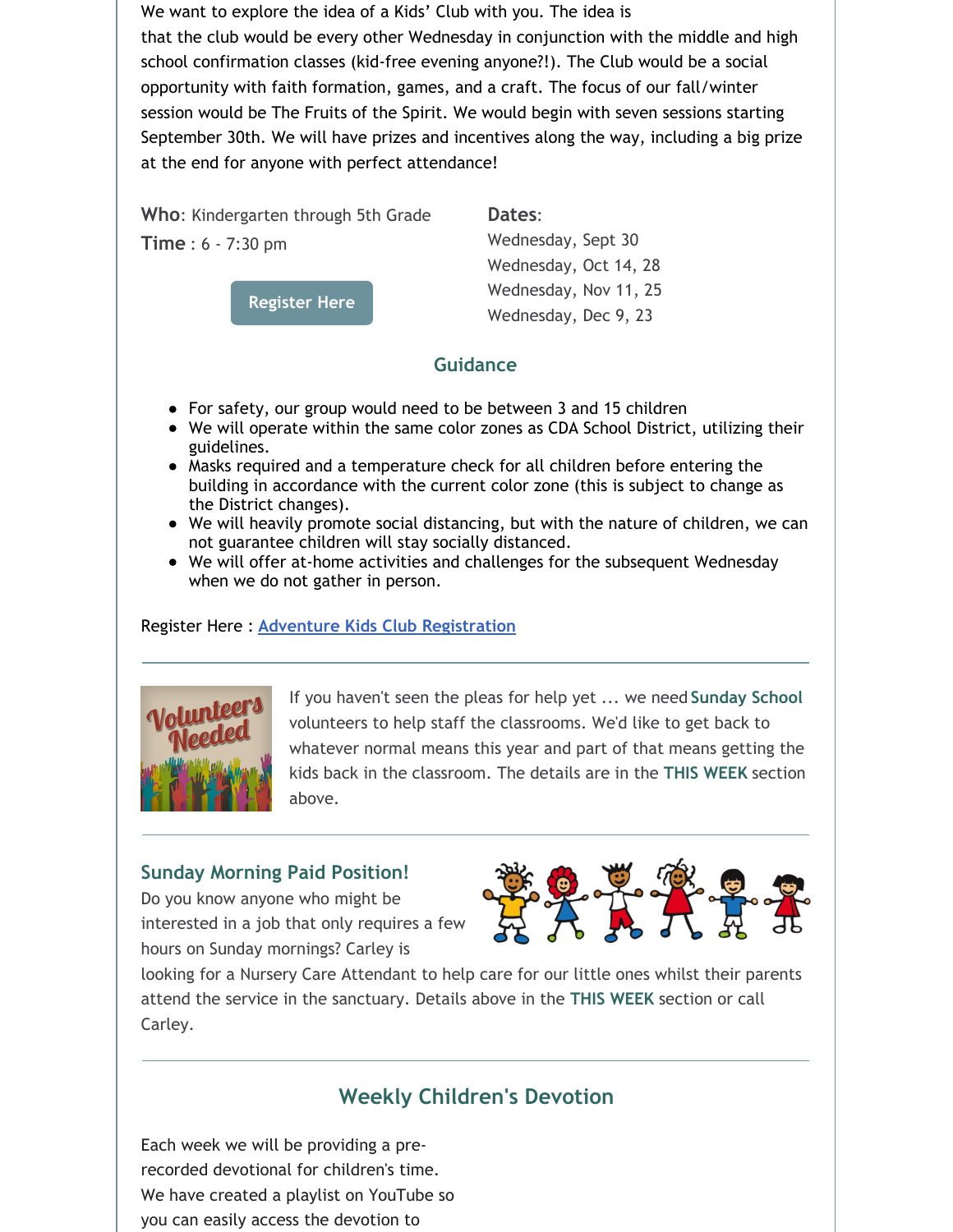share with your child. Here is a link to the devotion for this week: **[Devotional](https://youtu.be/JEDAjBleWgI) for 9/27.**

I have had several parents request athome materials for their children so I will be sending those as an attachment in my weekly newsletter. I will offer the same lesson and take home sheet we are utilizing at the church each week.



September 27, 2020 Children's Devotion with Carley

I hope you all have an amazing week, I am praying for you and your children. Please reach out with specific prayer requests, questions, or concerns.

Have a blessed week, Carley **[Carley@1stpresdowntown.org](mailto:Carley@1stpresdowntown.org)** or 208-215-5337

# **Youth Ministry**

#### **Middle School and High School Ministry for Fall 2020-Spring 2021**



### **Fun Fall Stuff!**

#### **October 7**

We've got a fun **Bowling Night** planned at Sunset Bowl from 6-7:30 pm, drop off and pick up at the bowling alley.

#### **October 21**

We're planning a **Harvest Party** at the Church but don't have all of the details ironed out yet. We do know it will be from 6-7:30 pm. More info coming soon.



We are excited to begin the journey of confirmation with any interested middle or high schooler! This will be an incredible season! Please reach out to Craig, or Tyler &

Kierstie Renninger if you have any questions!

Are you interested in ways you can be involved in supporting our awesome youth? We have many volunteer opportunities available to match your interests, and we would love to get you connected! Please contact Kierstie Renninger for more information! Thanks!